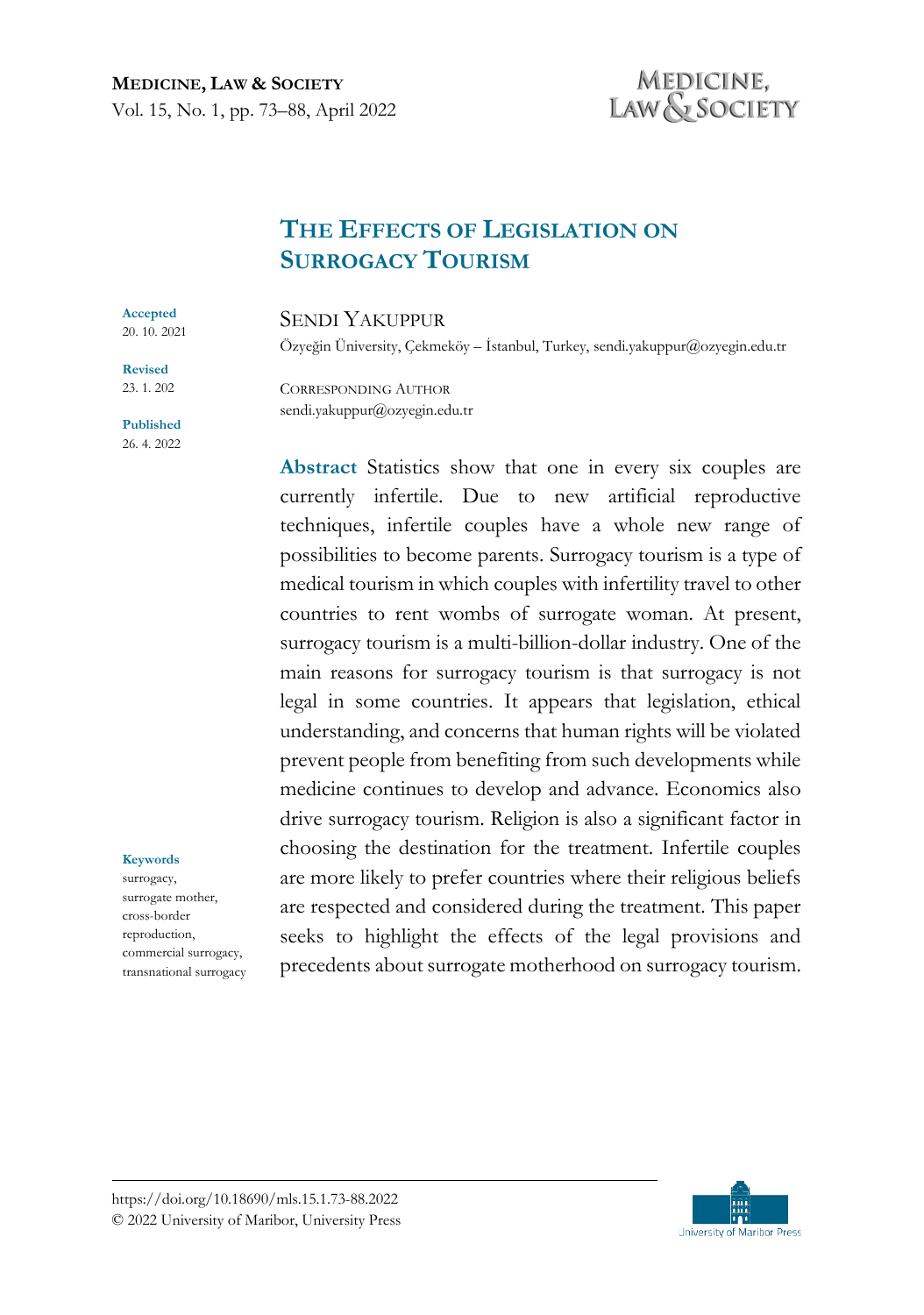#### **1 Introduction**

Surrogacy, which is an assisted reproductive technique, is a medical method applied for those who want to have children but cannot or do not want to carry embryos in their wombs due to medical or other reasons. According to the European Council's definition, a surrogate mother '*is a woman who, upon request of another person, bears a child by consenting this before pregnancy and delivers it to that person after the birth*' (Ekşi, 2016).

Under a surrogacy agreement, the surrogate mother agrees to become pregnant with the embryo created by using either traditional or advanced technology; to carry the baby in her uterus; to give birth to it; and, to give the newborn child to the other party. The other party to the agreement agrees to be the parent of the child to be born. Such agreement may be either for financial consideration or be done free of charge. If such agreement is for a consideration, it is called 'commercial surrogacy'; if it is free of charge, it is called 'altruistic surrogacy'.

Under the traditional (conventional) surrogacy method, the sperm taken from the male is injected into the surrogate mother or, occasionally, he has sexual intercourse with the surrogate mother (Ekşi, 2016). Therefore, the surrogate mother is also an egg donor. In births that occur with this method, the aim is to establish paternity between the child to be born and another woman, although the genetic and pregnancy mother of the child is the same woman. The surrogate mother has no desire to give birth for herself or to be a mother. Instead, the surrogate mother has donated her egg and agreed to give birth to a child for another person.

In pregnancies in which advanced technology is used, the surrogate mother becomes pregnant with the eggs and sperm of others and does not make her own eggs available. Eggs and sperm may belong to the mother and father who will become parents through surrogacy. However, this can be done by injecting the eggs and sperm from the donors to the surrogate mother for parents who are unable to produce eggs and sperm. In cases in which advanced technological methods are used, there is no biological relation between the surrogate mother and the child (Ekşi, 2016).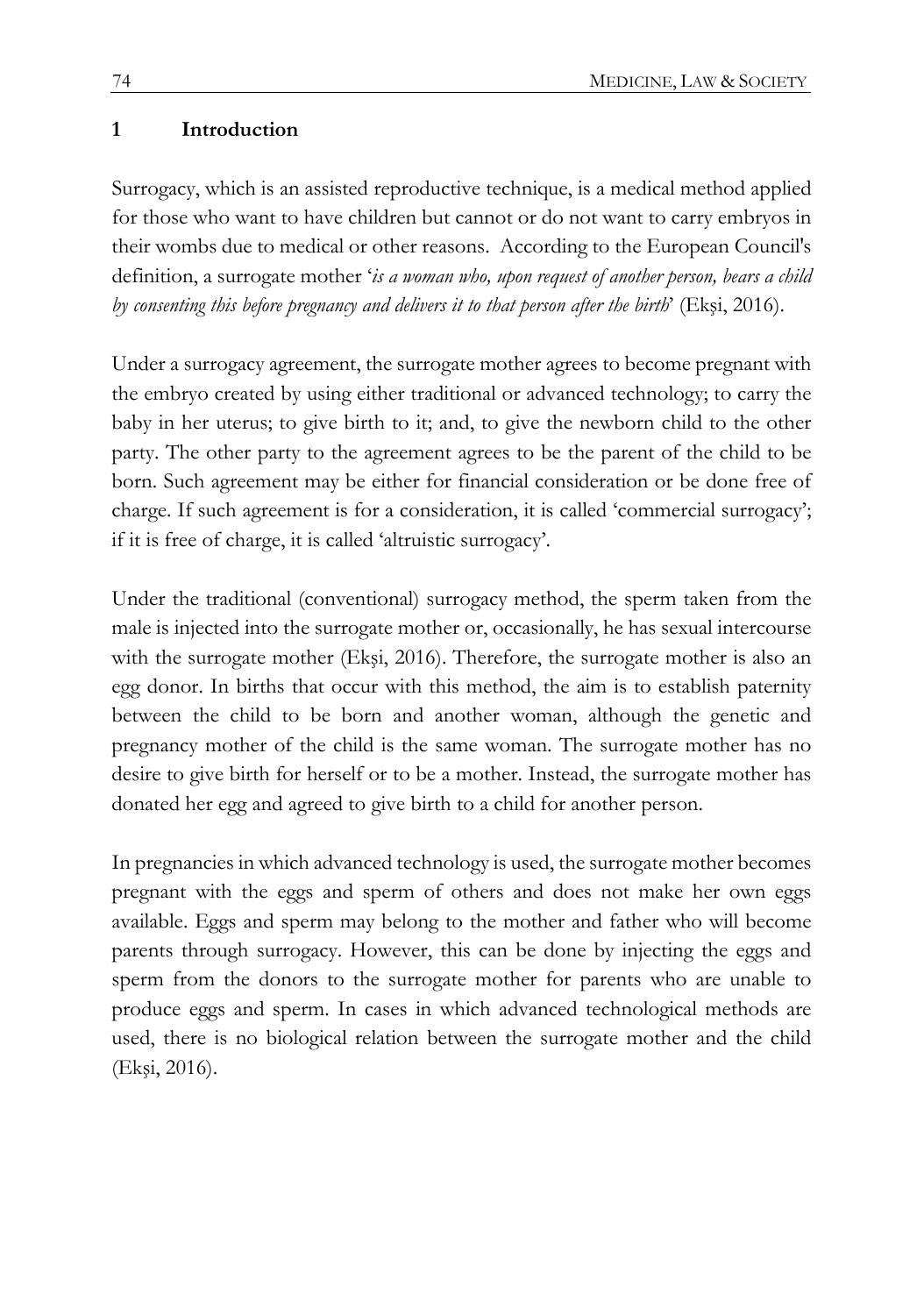Statistics show that one in every six couples is currently infertile (Ramskold & Posner, 2013; Binoy, 2018). Undoubtedly, one of the reasons for this is that the couples delay their plans to have children for economic, career-related or similar reasons. However, due to the new artificial reproductive techniques, infertile couples have a whole new range of possibilities to become parents. Surrogacy tourism is a type of medical tourism in which a couple with infertility travels to other countries in order to rent the womb of a woman (Binoy, 2018). At present, surrogacy tourism is a multi-billion-dollar industry. In 2009, India had an annual income of over two billion dollars derived from surrogacy tourism (Gunputh & Choong, 2015).

This paper seeks to highlight the effects of the legal provisions and precedents concerning surrogate motherhood on surrogacy tourism.

### **2 Surrogacy Tourism – Reasons in General**

International surrogacy is one of the most common forms of infertility-related tourism. Surrogacy tourism involves intended parents crossing borders to find a woman who agrees to carry and deliver a baby for them (Gezinski, Karandikar, Huber, & Levitt, 2018).

Regulations governing surrogacy differ from country to country and even from state to state. While some countries allow surrogacy others prohibit it. Some countries that permit surrogacy do not regulate it, whereas others do.

One of the main reasons for surrogacy tourism is that surrogacy is not legal in some countries. It is more expected that surrogacy tourism occurs from the countries in which surrogacy is forbidden to those in which it is legally accepted (Gezinski et al., 2018). Surrogacy tourism is 'pushed' in higher numbers to countries where surrogacy is legal. For example, since most Western countries have banned surrogacy, intended parents seek commercial surrogacy arrangements elsewhere, such as in Russia, Ukraine, and Georgia, where commercial surrogacy is legally accepted (Söderström-Anttila et al., 2016).

Another important reason for surrogacy tourism is financial. Intended parents are more willing to travel to the countries where the costs are lower (Gezinski et al., 2018). This is the main reason that couples historically chose India, where until recently (see discussion in section 3.2 below) there were no legal provisions regarding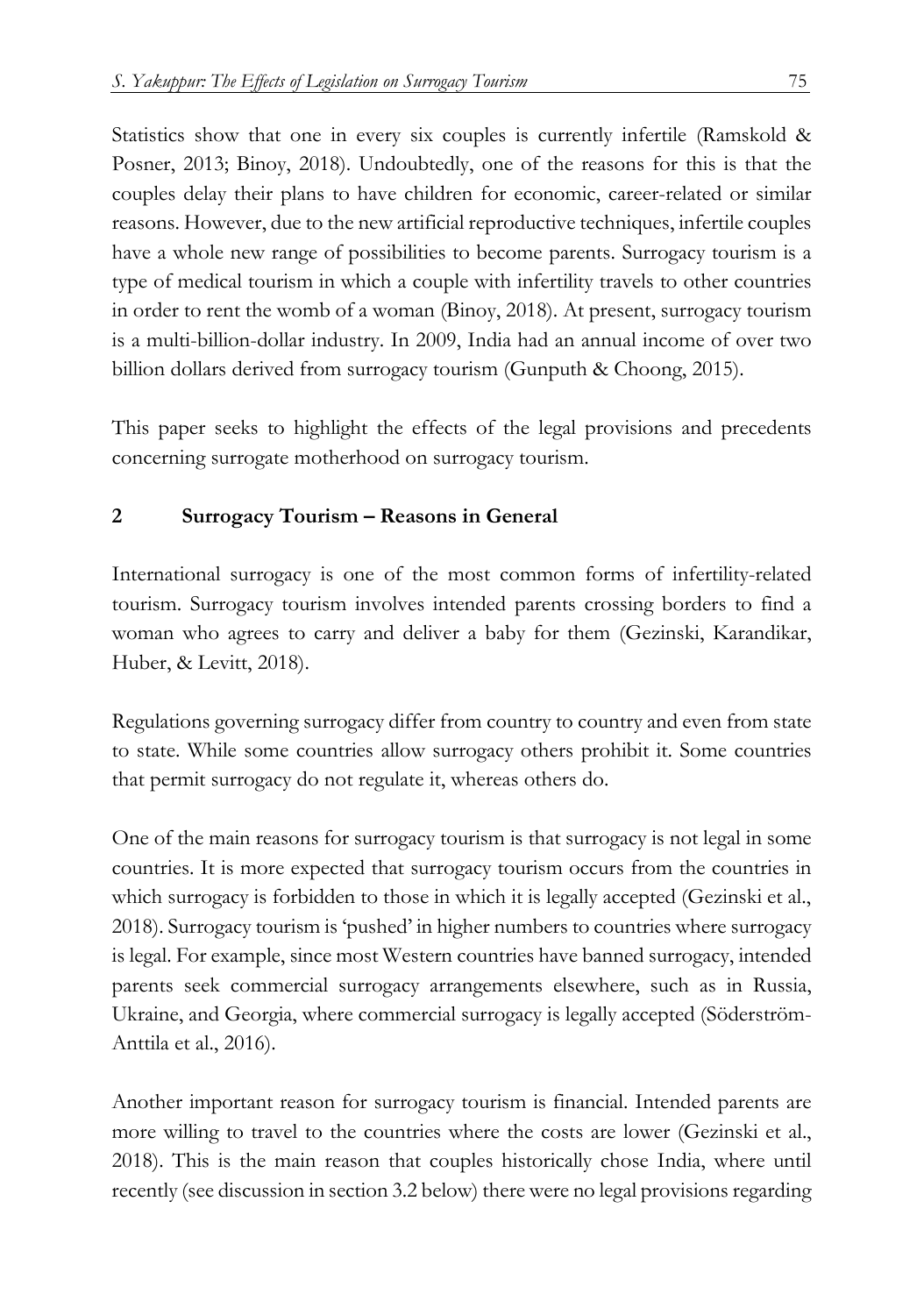surrogacy. İn other word, although there were no any rules about surrogacy, low costs made India one of the major destination for surrogacy.

There are, of course, other reasons that propel surrogacy tourism, such as the lack of sufficiently skilled healthcare professionals and/or technological resources in the domestic country. Privacy reasons also may cause couples to travel from their domestic country to a foreign country (Gunputh & Choong, 2015). Studies show that religion is also a significant factor in choosing the destination for the treatment. Infertile couples are more likely to prefer countries where their religious beliefs are respected and considered during the treatment (Moghimehfar & Nasr-Esfahani, 2011). That is why, for instance, Iran is one of the most important destinations for Muslim infertile heterosexual couples.

## **3 Surrogacy in the World**

There are no international treaties or conventions that regulate surrogacy. Each country has its own legal arrangement about the subject. In Europe, surrogacy is regulated in various ways in different EU Member States. While some jurisdictions, such as France, Germany, Italy, and Sweden, ban both altruistic and commercial surrogacy, others, such as Greece and the UK allow only altruistic surrogacy. Still others have adopted either very limited legislation or none at all on the topic. Accordingly, it is possible to group countries under three main headings: countries that explicitly allow surrogacy by law, countries that prohibit surrogacy by law, and countries where there are no regulations on this matter. Each will be considered in turn.

### **3.1 Countries that Absolutly Prohibit Surrogacy**

There are different regulations among the states in the United States of America (Luetkemeyer & West, 2015). In New York State, for example, surrogacy is prohibited by law. A detailed regulation on the matter is included in Article 8 of the 'New York Domestic Relations Law.' It states that those who apply to this method, execute a surrogacy agreement, persons and entities who encourage it will be sentenced with a fine (New York Domestic Relations Law, 1969). Surrogacy is prohibited in Arizona and the District of Columbia; however, in California, Delaware, and Florida, surrogacy agreements are valid, legal, and enforceable. On the other hand there is no legal authority governing the enforceability of surrogacy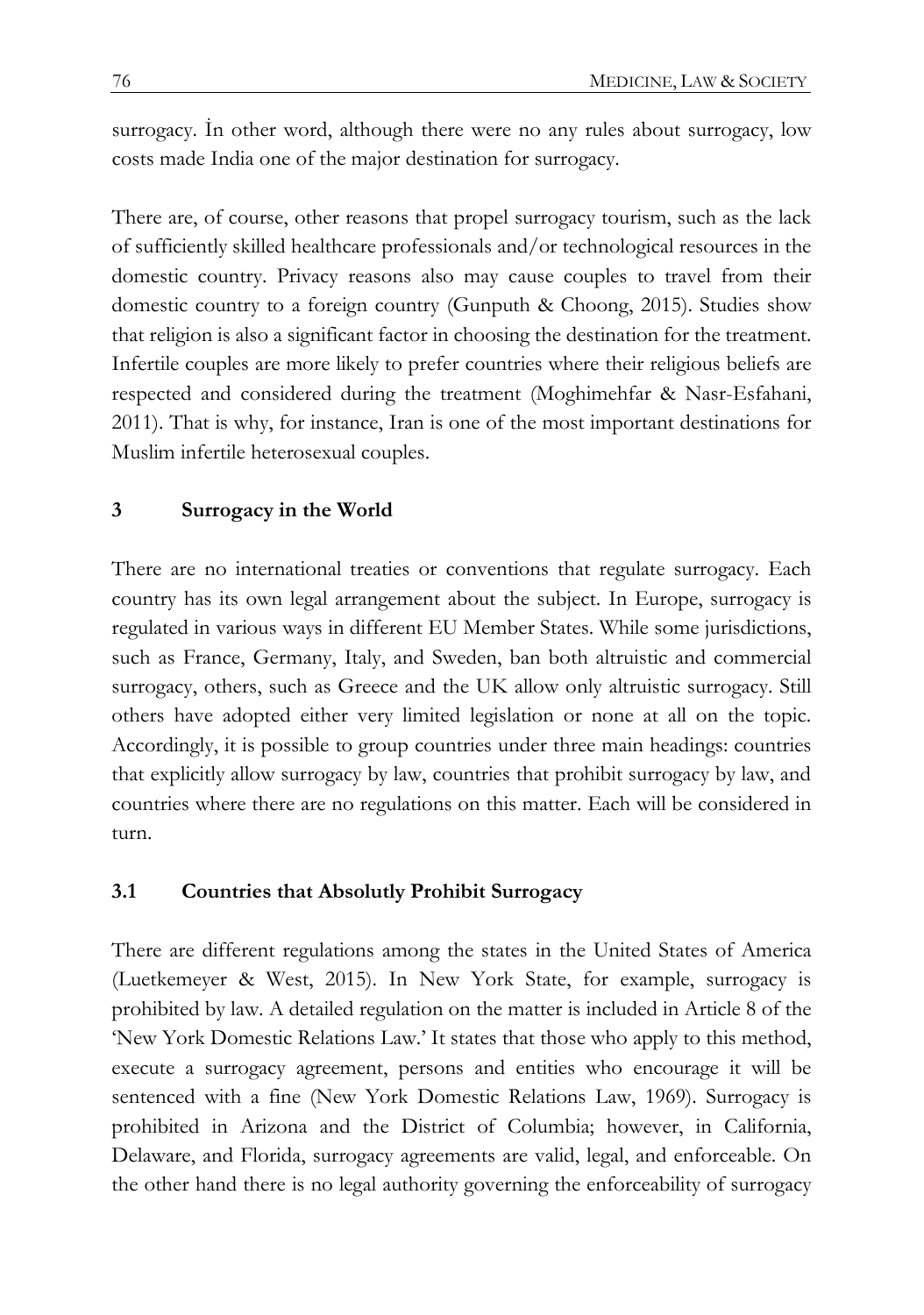agreements in several states, such as Colorado, Georgia, and Hawaii. (Morrissey, 2015).

In France, reproduction and surrogacy for another person is prohibited by means of a provision introduced in the Civil Code in 1994 (Code Civil France, Article 16-7). The Fourth Section of the French Criminal Code, Articles 227-12 to 227-14 regulates paternity crimes, and criminal sanctions were introduced in this context (Yenerer, 2008). A judgment of the French Court of Appeal on 26 February 2009, states that the civil law provision is mandatory and the foreign court's decision ruling that the persons contracting with the surrogate mother are the parents of the child born shall not be recognized.

Surrogacy agreements are unlawful in Belgium. The Belgian First Instance Court disallowed the relation of the child of a gay couple who had received a child through surrogacy in California to their paternity; the court of appeals ruled that the child who was born with the help of a surrogate may establish a paternal relation with the male with whom it has a genetic relation based on the fact that one of the parties is the child's biological father. It is stated that the biologically unrelated party may relate the child to his paternity by way of adoption (Wautelet, 2010).

The Slovenian Criminal Code (Criminal Code, 2012) states that "*whoever illegally performs the procedure of fertilisation with biomedical assistance due to surrogate motherhood shall be sentenced to imprisonment of not more than three years"* (Article 121(4) – the title of this article is 'Illegal Abortion', so the criminal question related to surrogate motherhood is regulated under the criminal offence 'illegal abortion). Also, Article 7 of the Infertility Treatment and Procedures of Biomedically-assisted Procreation Act (The Law on Infertility Treatment and Procedures of assisted reproduction techniques, 2000, 2017) states that a woman who intends to give birth to a third party (surrogate motherhood) is not entitled to biomedical assistance fertilization treatment (Article 7). Under this Act, the person who provides such services is punished for the misdemeanour. If it is a legal entity that provides the treatment, the punishment is between  $\epsilon$ 2090 and  $\epsilon$ 20,920 Euro (Article 43 (1)). If it is a natural person, the punishment is from  $\epsilon$ 209 to  $\epsilon$ 627 (Article 45(1)). Although surrogacy is not allowed in Slovenia, the parental care that is obtained by way of judicial decision and recognized by Slovenian courts has full legal effects (Kogovšek, 2014).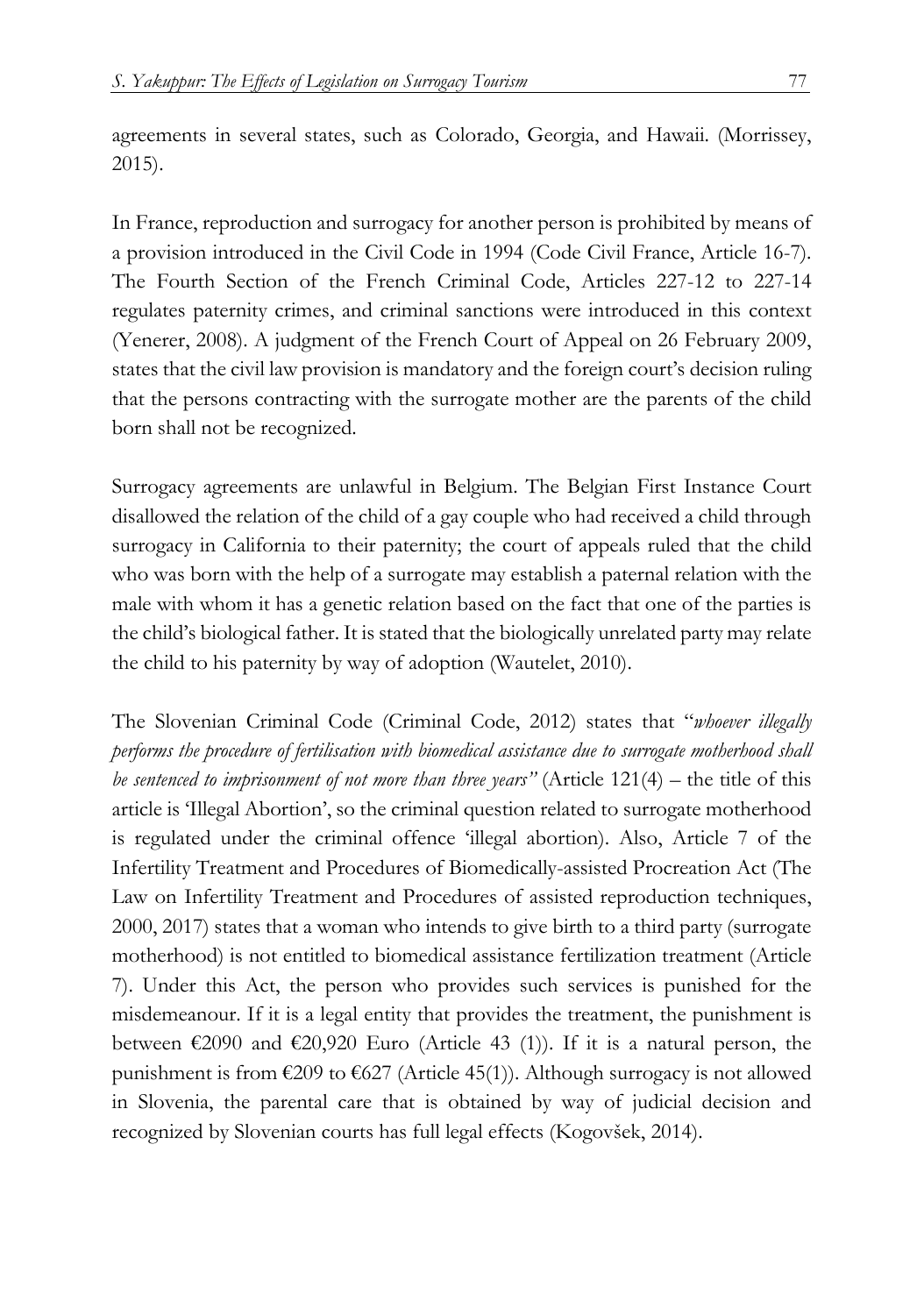Surrogacy, egg, and embryo transplantation are prohibited by the Constitution in Switzerland. Sub-clause d, paragraph two, Article 119(2) of the Swiss Constitution clearly states that all forms of surrogacy are prohibited. Article 119 reads, *'[T]he donation of embryos and all forms of surrogate motherhood are unlawful.*' (Federal Constitution of the Swiss Confederation, 1998) The Swiss Criminal Code also contains provisions prohibiting surrogacy. Article 31 of the Federal Act on Medically Assisted Reproduction, provides the punishment for those involved in surrogate motherhood by stating that '*[a]nyone who uses an assisted reproductive technique in a surrogate mother shall be liable to a term of imprisonment or to a fine'*, and '*[t]he same penalty shall apply to anyone who acts as an intermediary for surrogate motherhood*' (Federal Act on Medically Assisted Reproduction, 1998). Accordingly, fines and imprisonment are also imposed on a person who mediates a surrogacy. Specifically, both the surrogate mother and those who apply to surrogacy are subject to punishment (Dörr, 2015).

In Turkish legislation, it is not legally possible for a couple who cannot have a child in a natural way to become a parent with the help of a surrogate mother. The regulation on the matter is included in the additional article added on 15.11.2018 to the Law on the Collection, Storage, Vaccination, and Transplantation of Organ and Tissue No. 2238.

The Turkish legislature, who remained silent on the matter until recently, has made it clear that it is against surrogacy by introducing explicit regulations with the recently made amendments. These new regulations are related to the closure of institutions that assist infertile couples in becoming parents with the help of a surrogate mother and sentencing them to administrative fines and even freedom-restricting charges on persons who assume responsibility. In addition, if persons who have a child through surrogacy register the child as if they had given birth to him/her, they may be subject to being charged with the crime of changing paternity of the child, as regulated in Article 231 of the Turkish Criminal Law (Ünver, 2015).

In many countries in which surrogacy is explicitly prohibited, the legislation prohibits not only the application to this method by couples, but also bringing and claiming the parenthood of a child born with the help of a surrogate mother in another country. Similarly, legislation in these countries also prohibits the recognition of any court decision made for establishing a paternal relationship between the surrogate mother and the child in the country where she delivered the baby.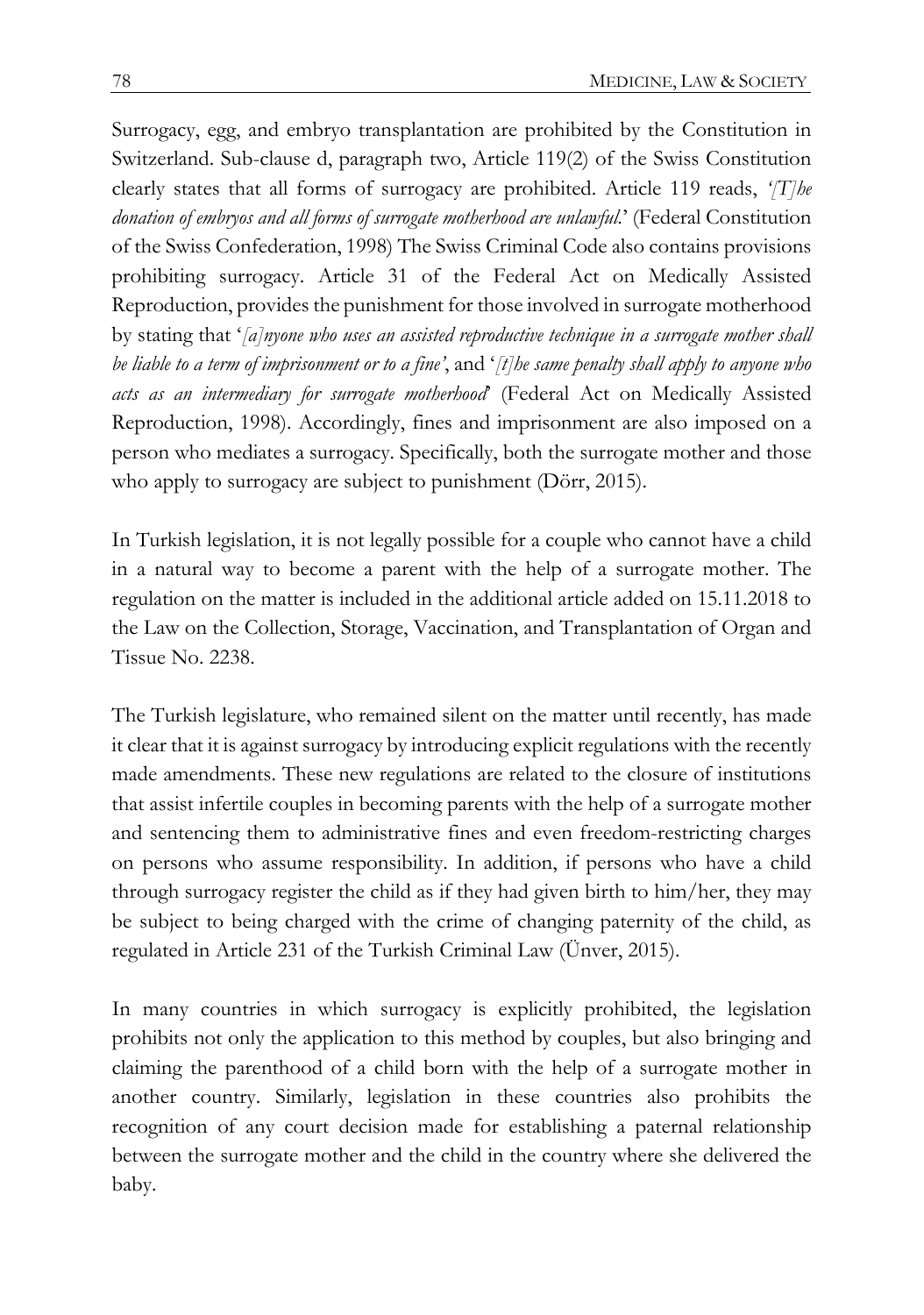## **3.2 Countries Allowing Surrogacy Under Certain Conditions**

There are countries that have legal regulations allowing the birthing of a child with the help of a surrogate mother. Some of these countries include Albania, Ukraine, Georgia, Cyprus, India, Israel, and some states of the United States.

California State has the most liberal regulations for surrogacy. The 'Surrogacy Law' entered into force in the State of California on 1 January 2013. In accordance with this law, regardless of the genetic relation to the born child, a paternity relationship can be established between the child born by the surrogate mother and those who apply under this method, and they can be considered parents of the child in a legal sense. Even before this liberal regulation came into force, the California Supreme Court had issued decisions mandating the need to protect the child's interests even though there was no applicable legislation (*Johnson v. Calvert et al*., 1993).

However, with some reservations, surrogacy for compensation seems to be legally allowed in the states of Virginia, Arkansas, Illinois, Minnesota, Florida, New Hampshire, Wisconsin and Nevada (Çalışkan, 2016).

Surrogacy tourism is possible only when commercial surrogacy is legal in the country where surrogacy is carried out. In England and Norway, voluntary surrogacy is considered legal, whereas surrogacy for compensations is considered illegal. Accordingly, it has been accepted that a payment can be made to the surrogate mother for her reasonable expenses expended in connection with her services. In this respect, the amount to be paid is limited to the usual costs. Section 59 of the Human Fertilisation and Embryology Act 2008 allows for 'reasonable payment', meaning 'a payment not exceeding the body's costs reasonably attributable to the doing of the act', to be paid to a surrogate mother for carrying the child. However, although commercial surrogacy is illegal in the United Kingdom, the High Court of Justice Family Division awarded parenthood rights to a British couple who entered into a commercial surrogacy arrangement overseas (*X v. Y*, 2008).

Since the mother who gives birth to the child is still considered the mother legally, there is no legal remedy available to those who wish to become a parent through surrogacy if the woman who gives birth to the child refuses to hand over the child. According to Section 1A of the Surrogacy Arrangements Act '*No surrogacy arrangement is enforceable by or against any of the persons making it*. The surrogate mother has to give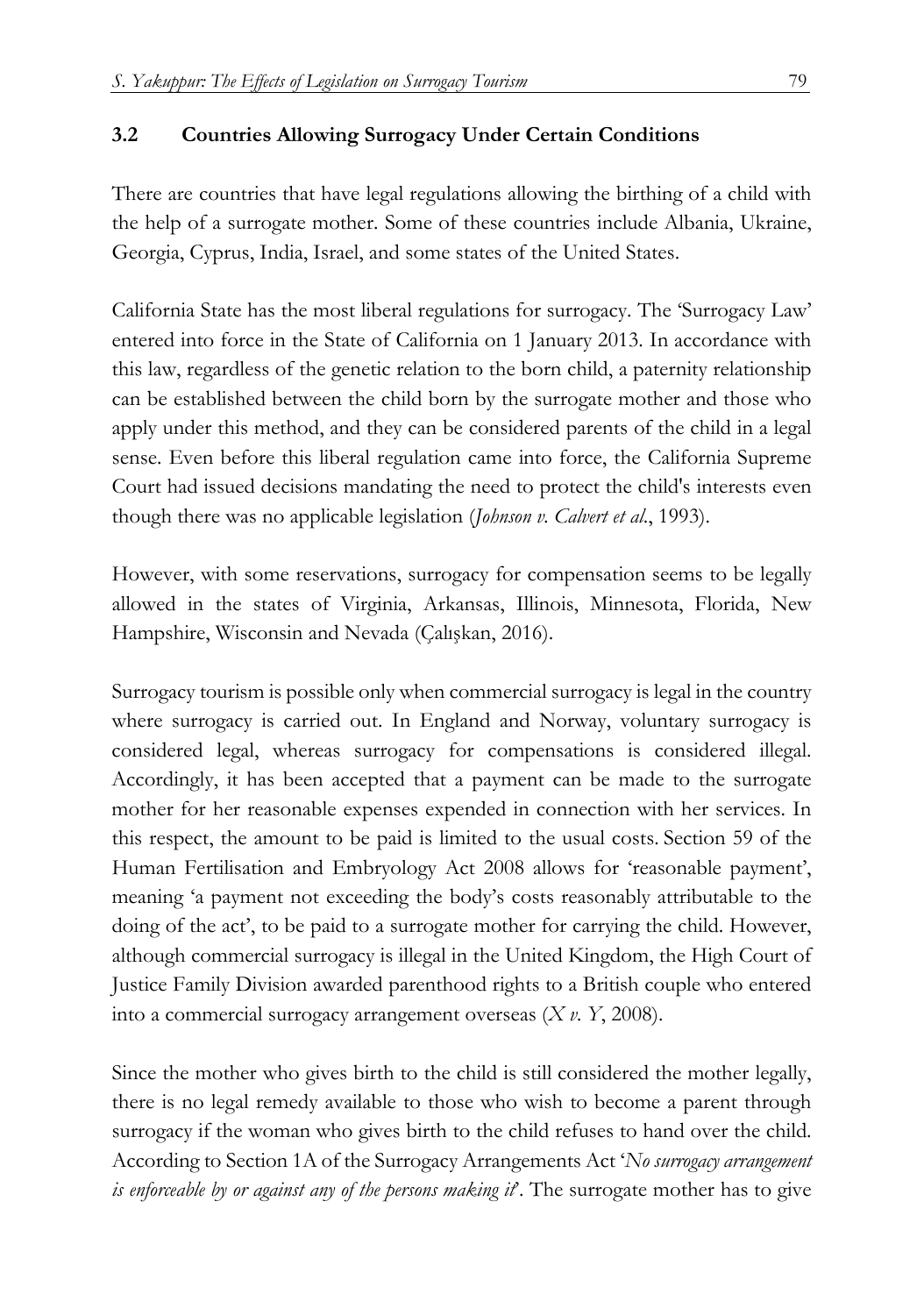her consent more than six weeks after giving birth in order to ensure that she has done so freely (European Centre for Law and Justice, 2012). The mother who gives birth to the child is given the priority. In addition to all these restrictions, application must be made to the appropriate local courts which must provide approval. The existence of such conditions leads to the absence of surrogacy tourism in countries such as the UK and Ireland.

India and Thailand have long been popular options for international parents seeking surrogacy. India was the international leader in surrogacy with approximately 3,000 fertility clinics and annual business at \$400 million. However, it has recently gone through major legislative reform to bring regulation to the surrogacy process. Since 2016, Indian and Thai surrogacy legislation has made it illegal for foreign intended parents to complete a surrogacy. In India, many restrictions came into force. For example, only Indian people can apply for surrogacy, and the surrogate mother has to be a close relative of the intended parents (Kamble et al., 2019).

In December 2018, an Indian surrogacy law was passed which made commercial surrogacy illegal. The new law also bans homosexuals and single parents from surrogacy. However, it still allows altruistic surrogacy for infertile Indian couples who are in need, given that these parents had been married for five years and had a medical certificate proving their infertility (Watson, 2016).

Today, the only people who can go through surrogacy in Thailand are those that are married and heterosexual. At least one spouse must be a Thai national, and the couple must have been married for at least three years. The exceptions are singles of all sexualities and homosexual couples, even if they are Thai citizens. As for the surrogate, she must be a sibling of one member of the couple, must be married, must have her husband's consent for the surrogacy process, and must have her own child (Hongladarom, 2014).

Provisions legally enabling surrogacy in Israel entered into force in 1996. According to the "Agreements Law for the Carriage of Fetuses" a married woman and a man can freely or through an agency sign an agreement with a surrogate mother. Such an agreement is submitted for the approval of the committee named 'Surrogacy Agreement Approval Committee (Committee for the Approval of Agreements to Carry a Fetus)'. This committee shall check the psychological and physical suitability of all persons involved in the process. According to the laws of Israel, a surrogate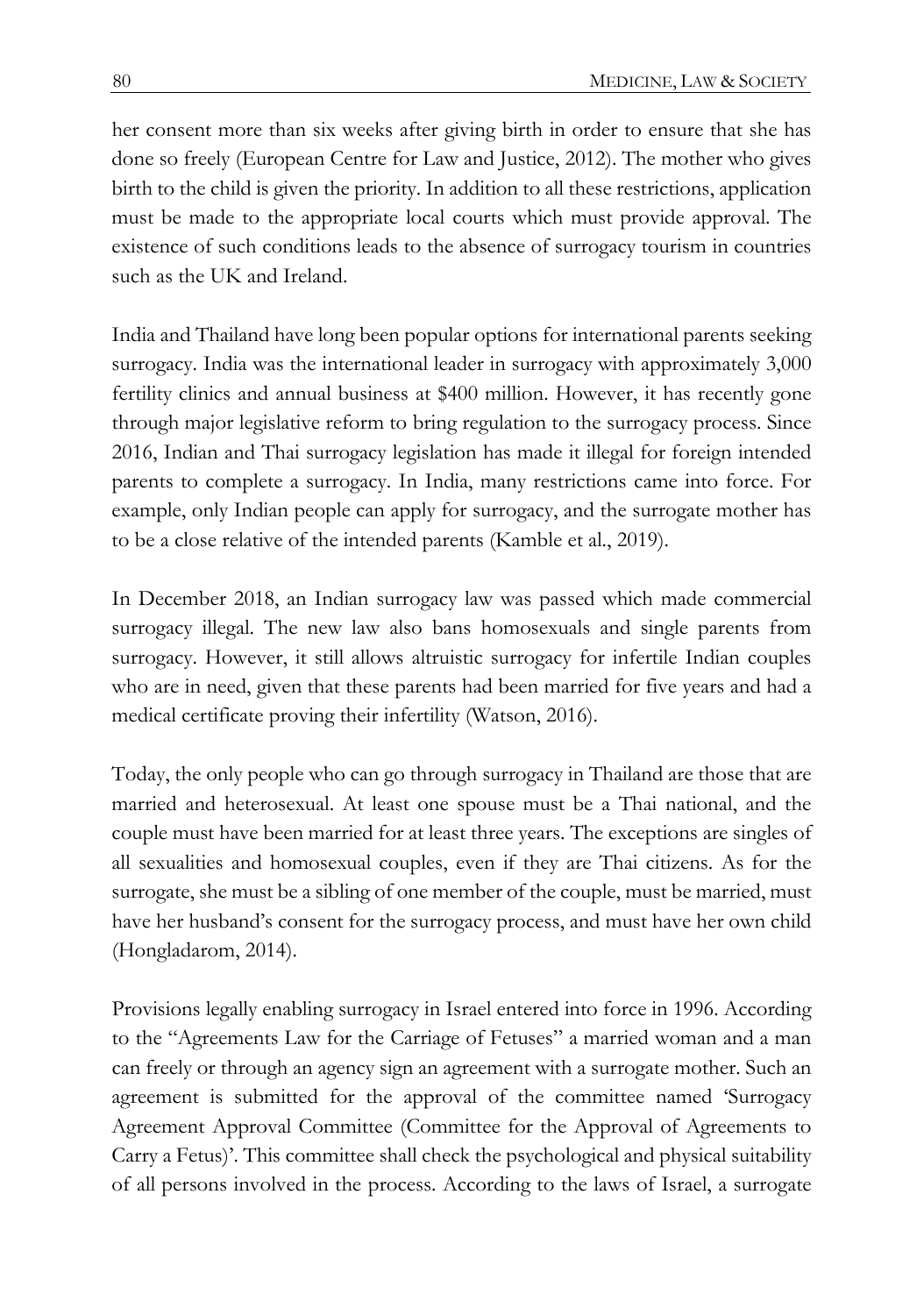mother is a person who accepts the transplantation of the sperm of the person envisaged to be the father and the fertilized egg of the person envisaged to be the mother in her uterus and to deliver the baby to these people after birth. Based on this definition, it is understood that it is not possible to have a child with the egg of the surrogate mother or the egg or the sperm of a third person. In Israel, a woman has to have had a healthy birth previously, to be not married, and to pass the psychological and physical tests to be a surrogate mother. Although couples wishing to have children with the help of a surrogate mother should be married, it must be certain that the woman is medically unable or subject to risk in pregnancy and childbirth.

Non-commercial surrogacy has been legal in the Netherlands since 1997. Between 1997 and 2004, data showed that altruistic surrogacy worked with good results without legal problems. Since 2006, the VU University Medical Centre in Amsterdam is the only hospital in the Netherlands where surrogacy treatment has been performed. However, like Turkey, Dutch laws assign the woman who gives birth to a baby the designation of mother. For that reason, intended parents have to follow a formal adoption procedure after birth (Peters et al., 2018) In the case of the Netherlands, we see that although surrogacy treatment is lawful, the paternity relation is not enacted.

In Iran, a surrogacy agreement is considered to be legally valid (Pirouz & Mehra, 2011). Only married and infertile couples are allowed to have children with the help of a surrogate mother (Hakeri, 2015).

Every kind of surrogacy was banned in Vietnam from 2003 to 2014. But in 2015, limited altruistic surrogacy was legalised. According to the revised Marriage and Family Law, surrogacy among close relatives is now legal. The reason for the amendment of the provision was the high demand of surrogacy from Vietnamese couples (Hibino, 2018). The amendment also serves to demonstrate that many countries have started to revise their laws about the subject.

Since 1997, Georgia has been one of the countries that legally regulates and allows surrogacy. Surrogacy treatment is cheaper in Georgia compared to the USA. Both economic and legal reasons have made Georgia a desirable destination for prospective parents from many parts of the world, including Europe, the United States, and Australia (Ünver, 2015).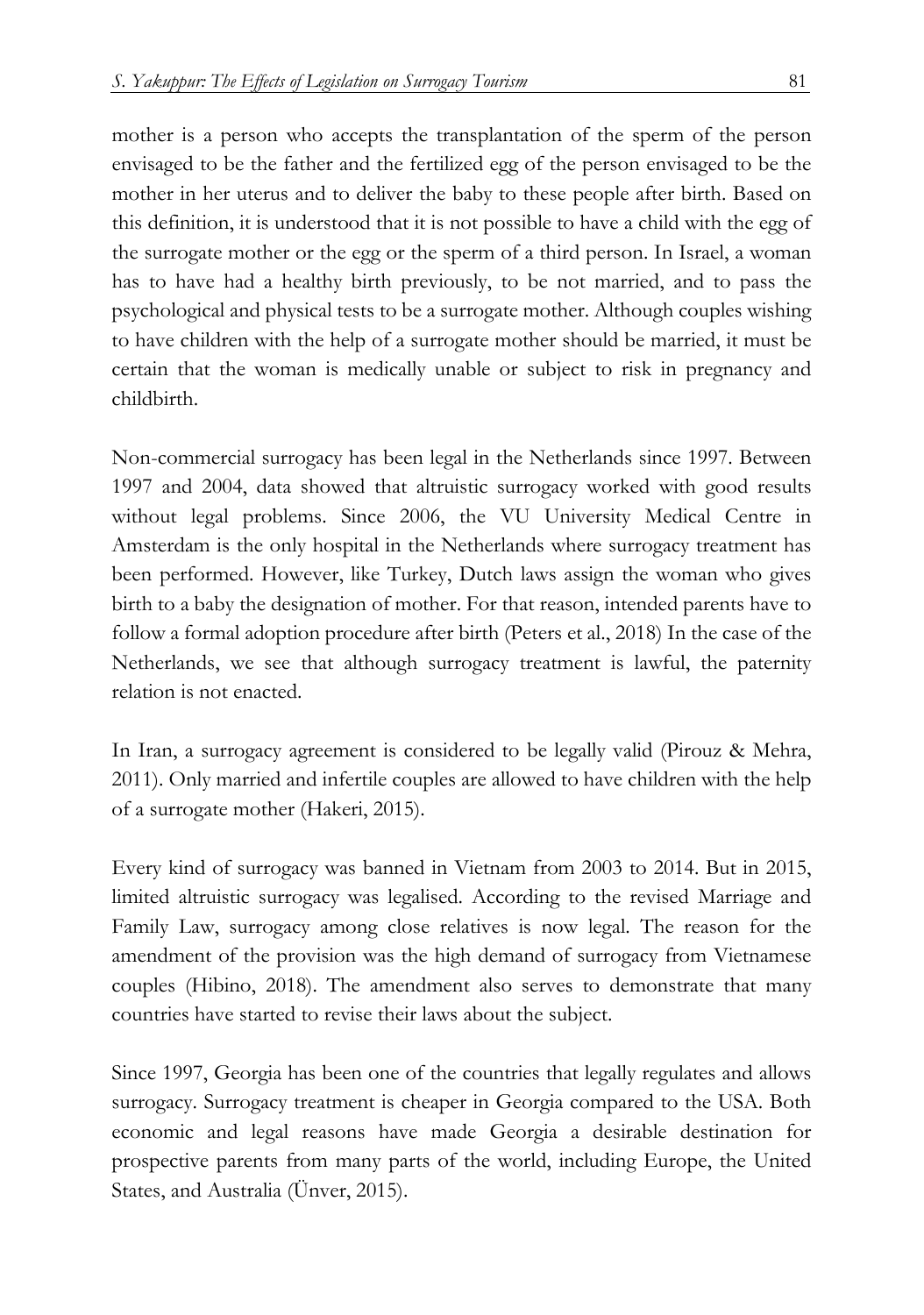#### **3.3 Countries Without Any Legal Regulation Regarding Surrogacy**

Until very recently, India, Thailand, and Turkey were among the countries without legislation regarding surrogacy. The statutes and regulations of health institutions in these countries did not include any provisions that prevented surrogacy with the use of advanced technology. The fact that it is economically cheaper than other countries has made India and Thailand centres for surrogacy tourism, despite the fact that neither country explicitly allow surrogacy by law. Although until recently Turkish law did not expressly forbid surrogacy, its laws did not allow having children with the help of a surrogate mother using advanced technology. Therefore, Turkey is not a country preferred for surrogacy.

Although there have been robust discussions in Sweden in recent years regarding whether it would be desirable to permit altruistic surrogacy, Sweden presently has no explicit regulation on altruistic or commercial surrogacy. However, the existence of some requirements in the regulation of assisted reproduction in the Swedish healthcare system make surrogacy impossible to access (Guntram & Williams, 2018). Because under Swedish law surrogacy is treated the same as adoption the intervention of a judge becomes necessary. In addition, if the surrogate mother changes her mind, she may keep the child. These reasons prevent Sweden from developing its tourism in this area. Sweden will not be preferred because of the possibility of being deprived of the right to be the parent of the child born after all the effort taken by the would-be parents.

## **4 Effect of Decisions of the European Court of Human Rights Regarding Surrogacy on Surrogacy Tourism**

Couples who are unable to have a child through surrogacy because they live in countries that prohibit surrogacy often try to have children with the help of a surrogate mother in another country legally permitting this act. Couples travel to a country where surrogacy is permitted, sign a surrogacy agreement with a surrogate mother found for them in a centre or clinic providing surrogacy service and take delivery of the newborn child. Doctors working in the countries where surrogacy is not prohibited, regardless of the nationality or the residence of the couples, perform the necessary procedures for having a child through surrogacy according to the law of the country where they practice (professional *lex fora-lex loci professionis*). However, in such cases, it is not possible to recognize decisions taken abroad in countries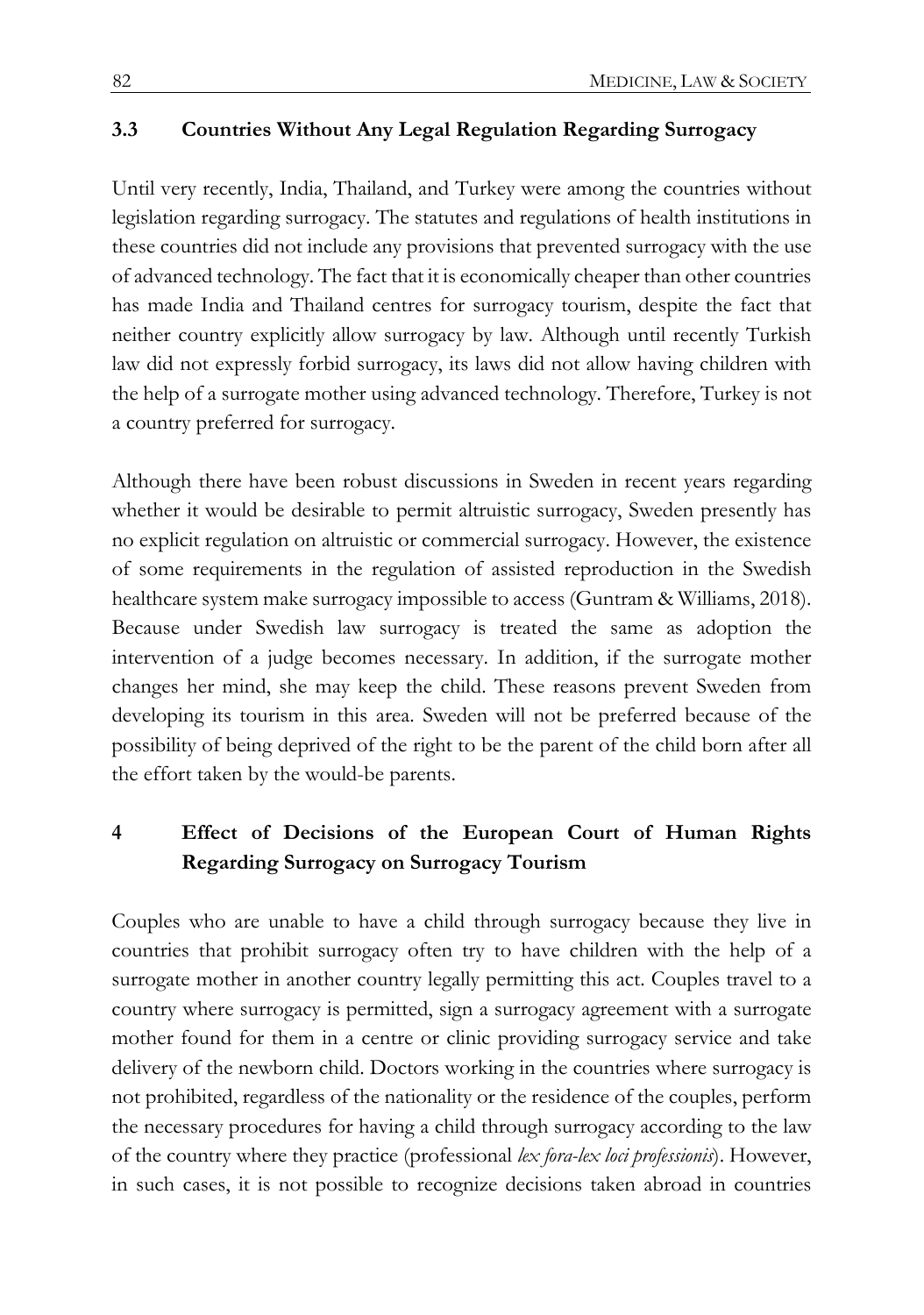prohibiting surrogacy. The inability to recognize these decisions implies the risk that they shall not be legally accepted as the child's parent according to the law of the state of which they are citizens, which in turn prevents the growth of surrogacy tourism.

The European Court of Human Rights has made decisions on this against France in 2014; these decisions are of utmost importance for surrogacy tourism. In a dispute that was subject of one of the decisions, a couple had a child in Minnesota (USA) via a surrogate mother using their own ovum and sperm. The couple went to France with their child and requested that their child be registered with the registry; the French Registry of Vital Records did so in the name of the couple. However, the prosecutor's office filed a lawsuit to cancel the registration. The French Court held that that the surrogacy was unlawful, and that this provision was mandatory, and that no different conclusion could be made based on Article 8 of the ECHR (the principle of best interest of the child and judged that the parents of the child given birth by the surrogate mother cannot be considered the persons who have made an agreement with the surrogate mother and who are the genetic parents of the born child). On appeal, the European Court of Human Rights decided in both of their two judgments, made for two different concrete cases in which the couples who wished to register in their registry were genetic parents, that the refusal of the French Vital Records Registry violated the child's right to respect for private and family life (and therefore Article 8 of the ECHR) (*Menneson v. France*, 2011; *Labassee v. France*, 2011). The ECHR rejected the allegations that the parents' right to respect for private and family life guaranteed by Article 8 of the ECHR had been violated and instead held that it only applied in the case of the children.

Following these two decisions, the European Court of Human Rights issued three more decisions against France (*Foulon and Bouvet v. France*, 2014). After all these decisions, since 2017, the French Court of Appeal has issued several resolutions authorizing the issuance of birth certificates for children born with the assistance of surrogate mothers with biological ties with parents. It is noteworthy that the Court issued these decisions under circumstances in which the child was born with the genes of the prospective parents. When making these decisions, the French Court of Appeal clearly stated that it has changed its decision on the grounds that the paternity between the child and the French father is without doubt. Regardless of the justification, it is evident that a serious decision change was made in France in line with the decisions of the European Court of Human Rights.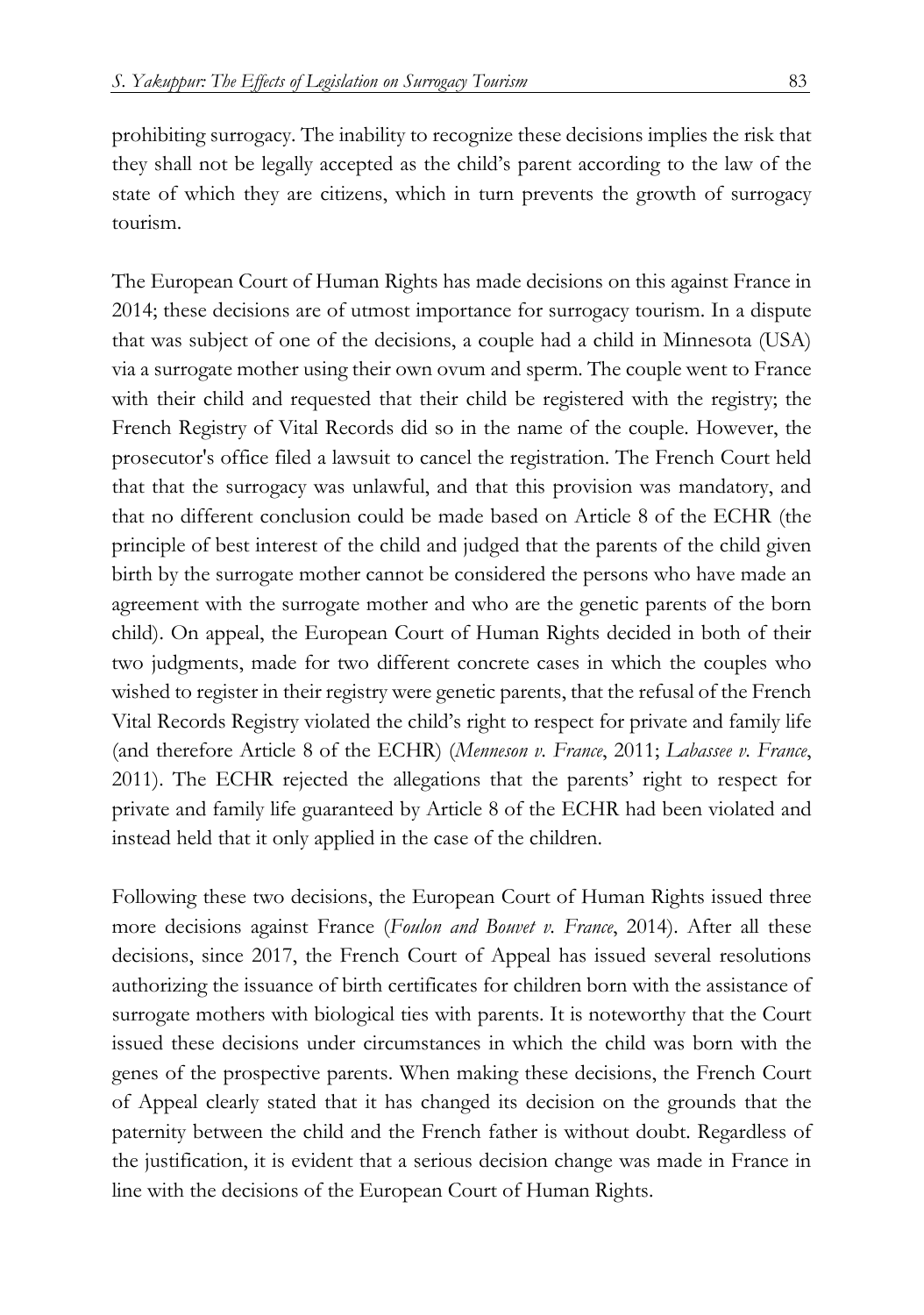It is clear that when we consider these decisions made by the European Court of Human Rights against France, which are premised upon what is in the best interests of the child, irrespective of explicit provisions on this in the country in question, the ECHR would rule against all other countries prohibiting surrogacy in similar situations. Thanks to the precedents set by the ECHR in its recent decisions, surrogacy tourism will grow, and the problem of not registering the born child with their national registry will be eliminated.

An important caveat, however, is that the ECHR issued its decisions in in situations where the child was created from the genetic material of the prospective parents. Therefore, when analysing the reasoning of the Court, it can reasonably be concluded that it would not reach the same result in in cases where a surrogate mother would give birth to a child with her ovum or sperm of a third person. In fact, the European Court of Human Rights later ruled in favour of Italy (*Paradiso and Campanelli v. Italy*, 2012), stating that it was not in breach of Article 8 of the Convention that sperm or eggs taken from a third party and the child born by the surrogate mother were not attached to voluntary parents (Kraljıć, 2015).

#### **5 Conclusion**

The world is constantly witnessing significant innovations and developments in technology and medicine. Having a child with the help of a surrogate mother is one of the opportunities provided by advanced medicine. It appears that legislation, ethical understanding, and the concerns that human rights will be damaged prevent people from benefiting from such developments while medicine continues to develop and advance. The primary justifications for criminalizing surrogacy arrangements are the perceived protection of the personal rights of those who accept becoming surrogate mothers, the children born utilizing these methods, and even the couples who apply. Others object on moral and/or ethical grounds, fearing that societal values and mores will be undermined by surrogacy arrangements. In the experiences of India and Thailand underline that these concerns were justified, as many disturbing incidents occurred. As a result, in 2016, surrogacy in consideration for compensation was completely banned in India.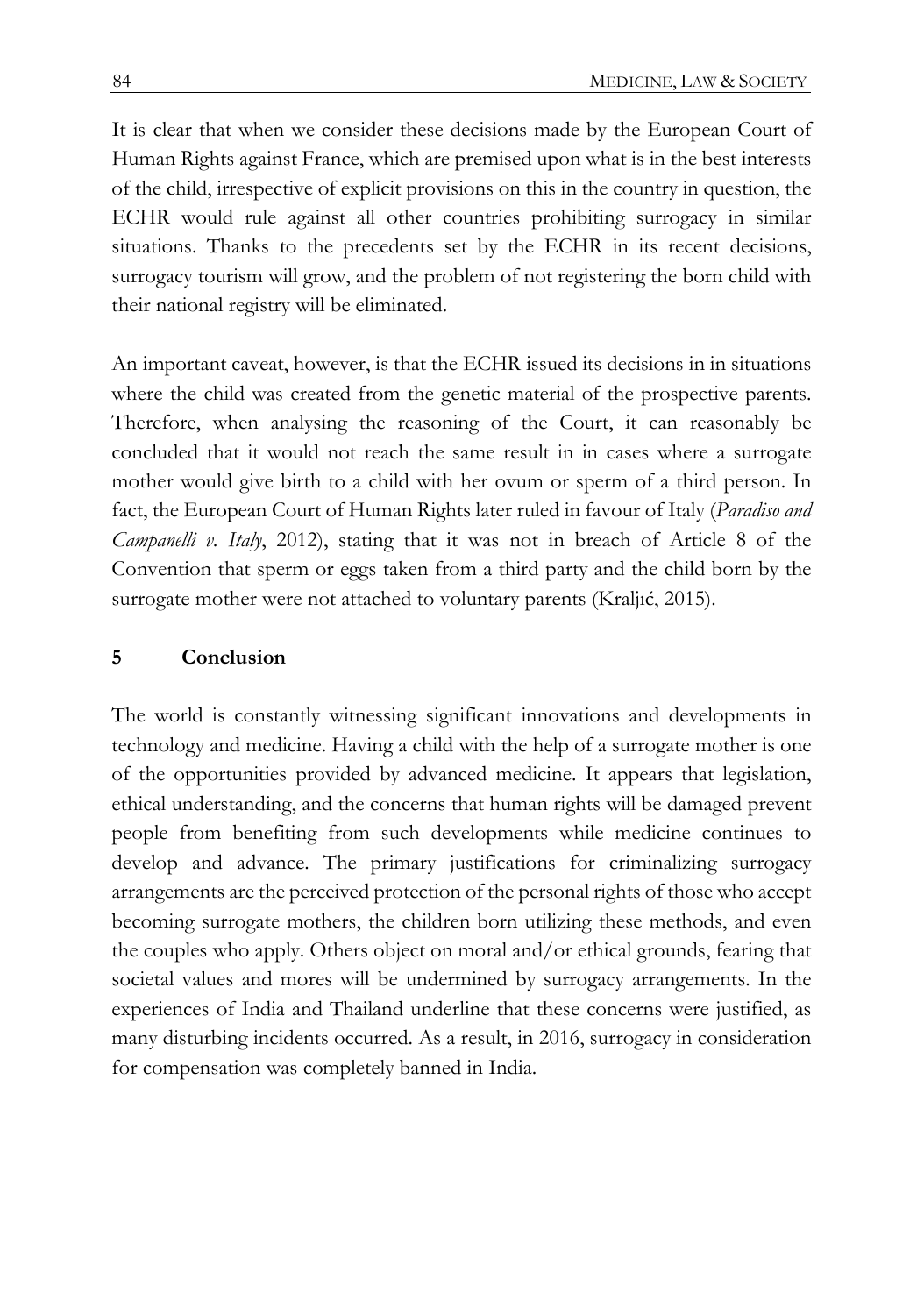In our opinion, it is not realistic to use personal rights as a reason for legally prohibiting surrogate motherhood. Indeed, it is legal to apply to surrogacy in many developed countries in which personal rights are especially protected. Therefore, it is essential to regulate the matter carefully rather than to prohibit the opportunities provided by surrogacy. The clearer the laws are, the safer the parties to the relationship shall feel; the parties shall prefer to have a child with the help of a surrogate mother in the countries where they feel safe. In other words, to expand surrogacy tourism, it is necessary to regulate provisions stating that surrogacy is expressly permitted and to introduce detailed provisions protecting the interests and personal rights of the newborn child. Both surrogate mothers and people who want to have a child by the surrogacy method will prefer countries where they believe they are well protected. In India and Thailand, it would be more appropriate to introduce legal regulations protecting the surrogate mother, the newborn child and the intended parents, rather than prohibiting surrogacy for commercial purposes, which would completely end surrogacy tourism and have deleterious effects on the economy.

Moreover, the prohibition of surrogacy in a country does not prevent couples from applying to this method. In particular, as explained above, the fact that surrogacy is not permitted in a country does not preclude couples from having children utilizing this method in another country and relating such child to their own paternity, according to the current decisions of the European Court of Human Rights. In line with these decisions of the European Court of Human Rights, surrogacy tourism will absolutely grow. Indeed, the risk of not relating a child born with the help of a surrogate mother to the paternity of the intended parents, which is the biggest obstacle facing the couples who want to apply to this method, is eliminated.

Admittedly, cross-border gestational surrogacy challenges legal and ethical norms in many countries. Beyond such discussions, the practise of international surrogacy and surrogacy tourism is developing. While developing, it is also raising a number of issues of private international law and fundamental rights. The decisions of the European Court of Human Rights show that the world is empowered to act on the determination of parentage, the civil status of the child, the child's nationality, the right to family life, and the merchandising of the human body and the commodification of the child.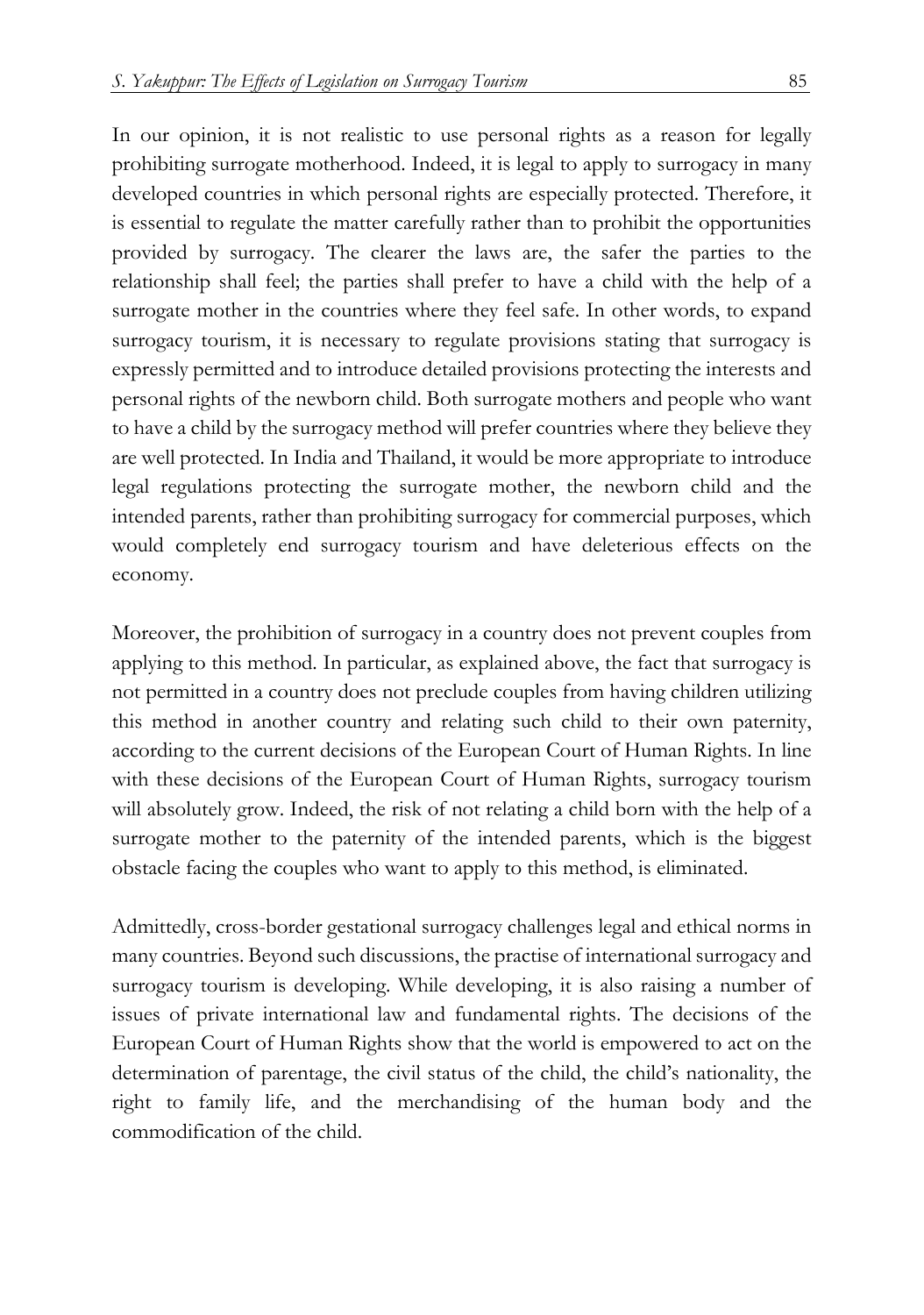With its many ethical concerns, surrogacy is a highly sensitive topic. However, globalisation provides new potential for the scope of reproductive service markets, which in turn will continue to foster the growth of surrogacy tourism. In order to help this type of tourism grow, it is primarily necessary for the countries to demonstrate clearly their approach regarding surrogacy. If there is a belief that surrogacy may harm moral and ethical values, then it should be adjudicated that at least the decision of those who have children in other countries with the help of a surrogate mother will be recognized in their own country after stating that it is strictly forbidden to use surrogacy. Otherwise, the European Court of Human Rights may have to make a decision against that country.

If a country's laws explicitly legalize the right to have a child with the help of a surrogate mother, such laws must provide detailed and clear arrangements on the subject in order to prevent the human right abuses. For example, a regulation must be made taking into consideration issues such as whether or not one should be required to have a medical difficulty in giving birth in order to apply for a surrogacy; whether it is possible for the surrogate mother to refrain from turning over the child; whether a parent who is willing to give birth to a child through surrogacy may be able to refrain from taking the child born; who will decide whether an intervention should be made in case the child has any problems while *in utero*; what kind of criteria should be met to become a surrogate mother; whether the consent taken from the surrogate mother should be open and even subject to a format; what should be done to inform the surrogate mother; and, how paternity issues shall be solved. In other words, if the ethical concerns are addressed in well thought out and explicit legislation and regulations then there are no reasons to forbid surrogacy. In this way, surrogacy tourism will increase, benefitting not only the directly interested persons but the economic growth of the countries.

#### **Legislation and case-law**

- Anna Johnson v. Mark Calvert et al., Supreme Court of California, case No.: S023721, May 20, 1993 available at https://www.echr.coe.int/
- Federal Act on Medically Assisted Reproduction 810.11 (Reproductive Medicine Act, RMA) of 18 December 1998 (Jan. 1, 2001) (English translation) retrieved from http://www.admin.ch/ch/e/rs/810\_11/index.html#fn3
- Federal Constitution of the Swiss Confederation, Apr. 18, 1998, (English translation), retrieved from http://www.admin.ch/ch/e/rs/1/101.en.pdf
- Foulon and Bouvet v. France, case no.: 9063/14 and 10410/14 available at https://www.echr.coe.int/ Labassee v. France case no.: 65941/11, ECHR 2014, available at https://www.echr.coe.int/

Mennesson v. France, case no.: 65192/11, § 61, ECHR 2014, available at https://www.echr.coe.int/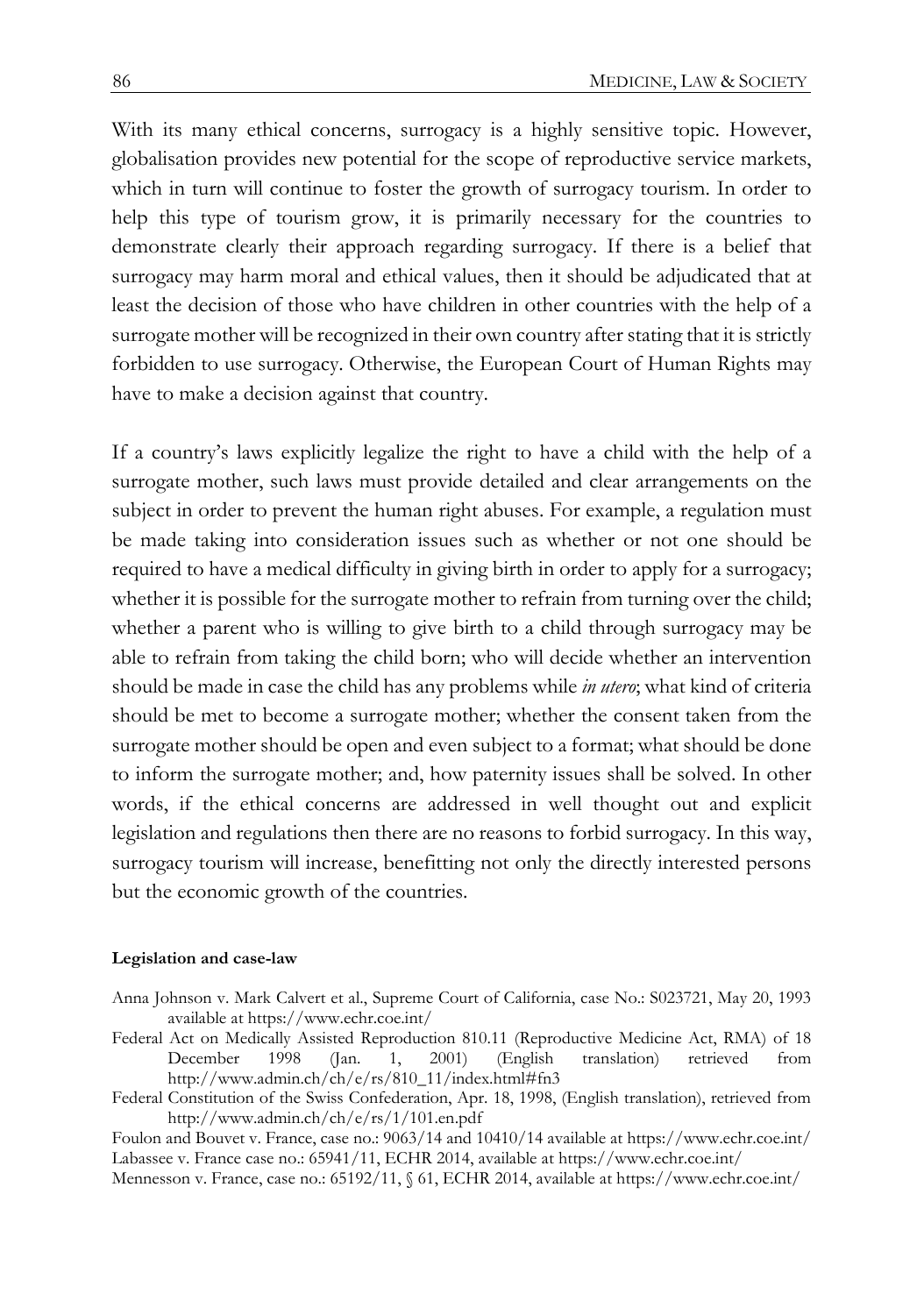- New York Domestic Relations Law, 1969, retrieved 05.02.2019, 10:10 from https://codes.findlaw.com/ny/domestic-relationslaw/#!tid=N1FEB8F64592D4888B3B90A38A8F29E93.
- Paradiso and Campanelli v. Italy, case no.: 25358/12 available at https://www.echr.coe.int/ X v. Y, (2008), FD08P01466, EWHC 3030 (United Kingdom).

#### **References**

- Binoy, T.A. (2018) An evaluation of surrogacy tourism in India a study on ethical and legal perspective, *International Journal of Current Research*, 10(2), pp. 65160-65163.
- Çakmut Yenerer, Ö. (2008) Soybağının Belirlenmesi Ve Ceza Hukukunda Çocuğun Soybağını Değiştirme Suçu. Beta Basım Yayım.
- Çalışkan Ungan, H. (2016) Bırakınız taşısınlar: Taşıyıcı Anneliğe Günel Bakış, *Marmara Üniversitesi Hukuk Fakültesi Hukuk Araştırma Dergisi,* 22(1), pp. 489 – 509.
- Dörr, B. (2015) Taşıyıcı annelik ve embriyo bağışı. Encloser: Merve Ürem, *Tıp Hukuku Dergisi*, 4(8), pp. 193- 210.
- Ekşi, N. (2016) Mahkeme Kararlarında Sınıraşan Taşıyıcı Anneliğe İlişkin Hukuki Sorunlar, *Public And Private International Law Bulletin*, 36(2), pp. 1-51.
- European Centre for Law and Justice. *Surrogate Motherhood: A Violatıon Of Human Rights,* retrieved from: https://www.ieb-eib.org/ancien-site/pdf/surrogacy-motherhood-icjl.pdf (November 20, 2019).
- Gezinski, L.B., Karandikar, S., Huber, S. & Levitt, A. (2018) Commissioning Parents' experiences with international surrogacy: a qualitative study, *Health & Social Work*, 43(3), pp. 175-183, doi: 10.1093/hsw/hly018.
- Gunputh, R.P. & Choong, K.A. (2015) Surrogacy tourism: the ethical and legal challenges, *International Journal of Tourism Sciences*, 15(1-2), pp. 16-21, doi: 10.1080/15980634.2015.1119388.
- Guntram, L. & Williams, N.J. (2018) Positioning uterus transplantation as a 'more ethical' alternative to surrogacy: exploring symmetries between uterus transplantation and surrogacy through analysis of a Swedish government white paper, *Bioethics*, 32(8), pp. 509-518, doi: 10.1111/bioe.12469.
- Hakeri, H. (2015) Türk Hukukunda Yapay Döllenme, *Tıp Hukuku Dergisi,* 4(8), pp. 103-128.
- Hibino, Y. (2018) Non-commercial surrogacy among close relatives in Vietnam: policy and ethical implications, *Human Fertility an international, multidisciplinary journal dedicated to furthering research and promoting good practice*, 22(4), pp. 273-276, doi: 10.1080/14647273.2018.1461936.
- Hongladarom, S. (2014) *Surrogacy Law in Thailand*, retrieved from: https://www.researchgate.net/publication/322286708\_SURROGACY\_LAW\_IN\_THAILA ND (October 15, 2019)
- Johnson v. Calvert, A. (1993) Gestational surrogacy and the meaning of "Mother", *Harvard Journal of Law and Public Policy*, 9(3), pp. 907-918.
- Kamble, S., Mane, S., Petitfils, C., Sastre, M. T. & Sorum, C.P. (2019) Mapping Young Indians' views regarding the acceptability of surrogate motherhood: a pilot survey, *Universitas Psychologica,* 18(3), pp. 1-12.
- Kogovšek Šalamon, N. (2014) *Slovenia: full recognition as a continuous challenge*, Retrieved from: https://www.academia.edu/26125000/Slovenia\_Full\_Recognition\_as\_a\_Continuous\_Challe nge (April 15, 2019).
- Kraljić, S. (2015) Nadomestno materinstvo in varstvo otrokovih koristi. Komentar sodbe ESČP v zadevi Paradiso in Campanelli proti Italiji, *Lexonomica*, 7(1), 77-83.
- Luetkemeyer L. & West, K. (2015) Paternity Law: Sperm donors, surrogate mothers and child custody, *Missouri Medicine*, 112(3), pp. 162-166.
- Moghimehfar, F. & Nasr-Esfahani, M. H. (2011) Decisive factors in medical tourism destination choice: A case study of Isfahan, Iran and fertility treatments, *Tourism Management*, 32(6), pp. 1431-1434, doi: 10.1016/j.tourman.2011.01.005.
- Morrissey, Joseph F. (2015) Surrogacy: The Process, The Law, And The Contracts, *Willamette Law Review*, 51(4), pp. 462-558.